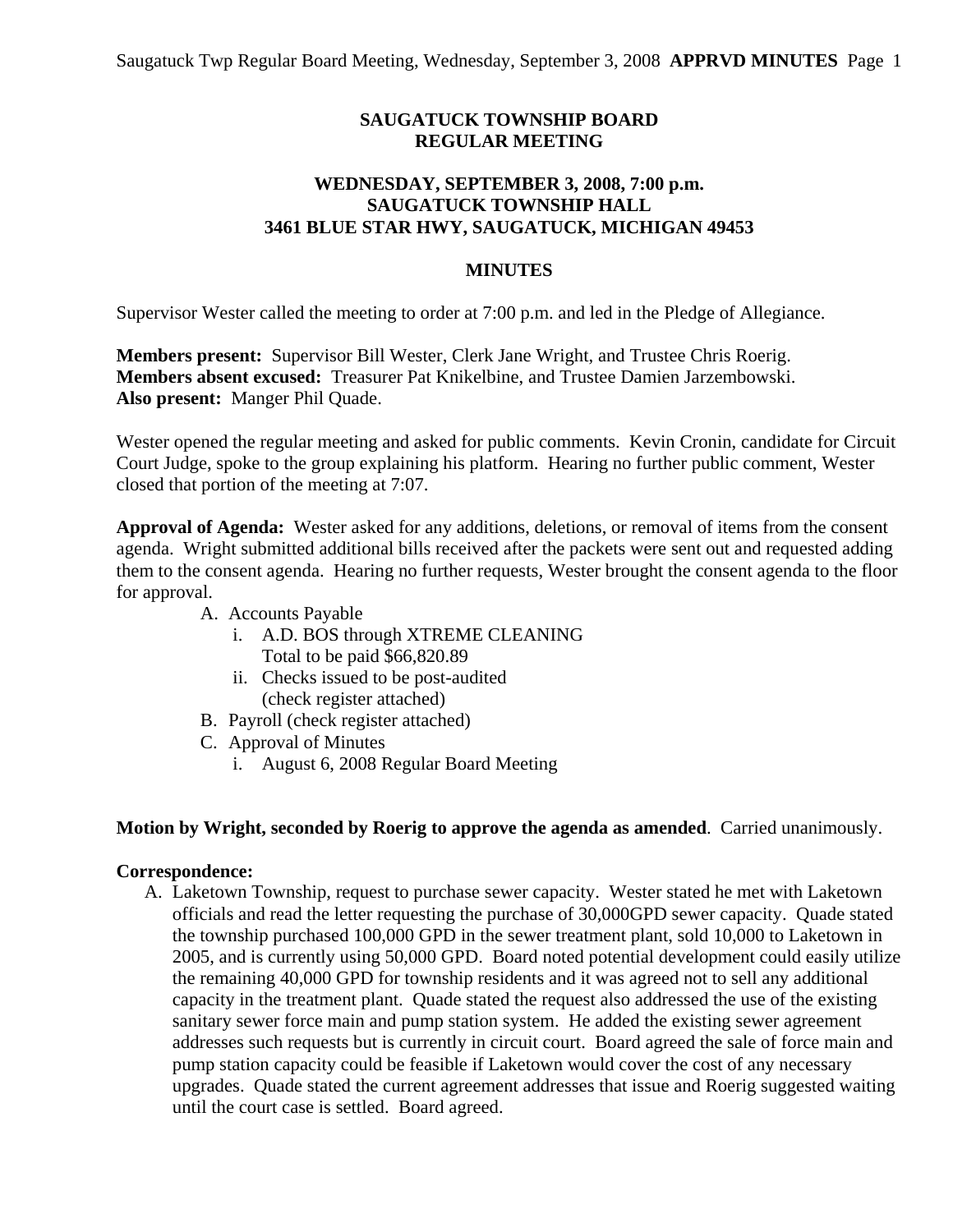B. Al Ellingsen, request to share fall conference expense. Wright noted this is an annual request and made a **Motion by Wright, seconded by Wester to approve \$240 for Al Ellingsen to attend the annual fall educational conference.** Carried unanimously.

## **Unfinished Business:**

A. STFD, request to adopt the 2006 fire code. Wright stated the 2006 fire code was addressed during the last meeting in August but was adopted by motion and should have been through an ordinance with a roll call vote. She then presented ordinance #2008-04 which was an ordinance amending chapter 16 of the township code of ordinances. After discussion **Ordinance #2008-04 an ordinance amending the Saugatuck Township Code of Ordinances by amending Chapter 16 and referencing the 2006 International Fire Code was offered by Wester and supported by Wright**. Roll call vote: Roerig-yes, Wester-yes, Wright-yes, ordinance declared adopted.

# **New Business:**

- A. Diane Bailey, Kalamazoo Harbor Master Plan Committee. Bailey and Harold Thieda presented a formal invitation for the township to join both cities in establishing an ad hoc committee to review the Kalamazoo Harbor Master Plan technical report dated August 14, 2007 and to provide specific recommendations to the three units of government. Discussion took place as to potential costs involved and it was noted that would be part of the committee's role to review. **Motion by Roerig, seconded by Wright to accept the invitation to join the committee and bring names of residents able to sit on the committee to the next meeting for appointment consideration.**  Carried unanimously.
- B. Deborah Matthai, request for a development moratorium on Lakeshore Dr. Matthai asked the board to pass an ordinance that would stop any building projects on Lakeshore Drive until a decision has been made on the relocation of the road or the establishment of an emergency access road. Roerig, as the Road Committee Chairman, informed all of prior efforts to gain emergency access to the south side of the original washout. He reported on current efforts, citing a meeting they will be holding on September  $9<sup>th</sup>$  at 7:00 with the county road commission, fire district officials and residents of Lakeshore Drive. He stated topics of discussion will be current status of the new washout and county plans for the future citing federal funds are available for the road. He added his hopes are to receive enough funds for revetments in the lake, drainage in the bluff and the reconnection of the original road. Board discussed the idea of a moratorium on building and agreed the invasion to property rights is premature. Additional discussion took place and Matthai will attend the meeting on the  $9<sup>th</sup>$ .
- C. Jim Hanson, request to declare Central Lakeshore Sub-Area Master Plan ready for review. Hanson stated the Planning Commission prepared the plan that simply states the re-establishment of a direct road access between the SW portion of the Township and the Saugatuck-Douglas area is very desirable. He added the process would be for the Board to declare the plan ready for review and then distribute to the County and adjacent municipalities for a 42 day review. Following that would be a public hearing after which the PC can decide to send it to the Board with a request to adopt. The Board at that time must decide to adopt it or not. Wright stated the plan reiterates Roerig's opinion regarding the old washout on Lakeshore Drive and asked if the plan was a step toward funding the project. Hanson stated no, that the intent of the plan was simply for the Planning Commission to work toward what it is charged to do and that is to plan for the future noting other options could be to down-zone density in the entire Lakeshore area. **Motion by Wright, seconded by Roerig to declare the Central Lakeshore Sub-Area Master**  Plan ready for review. Carried unanimously.